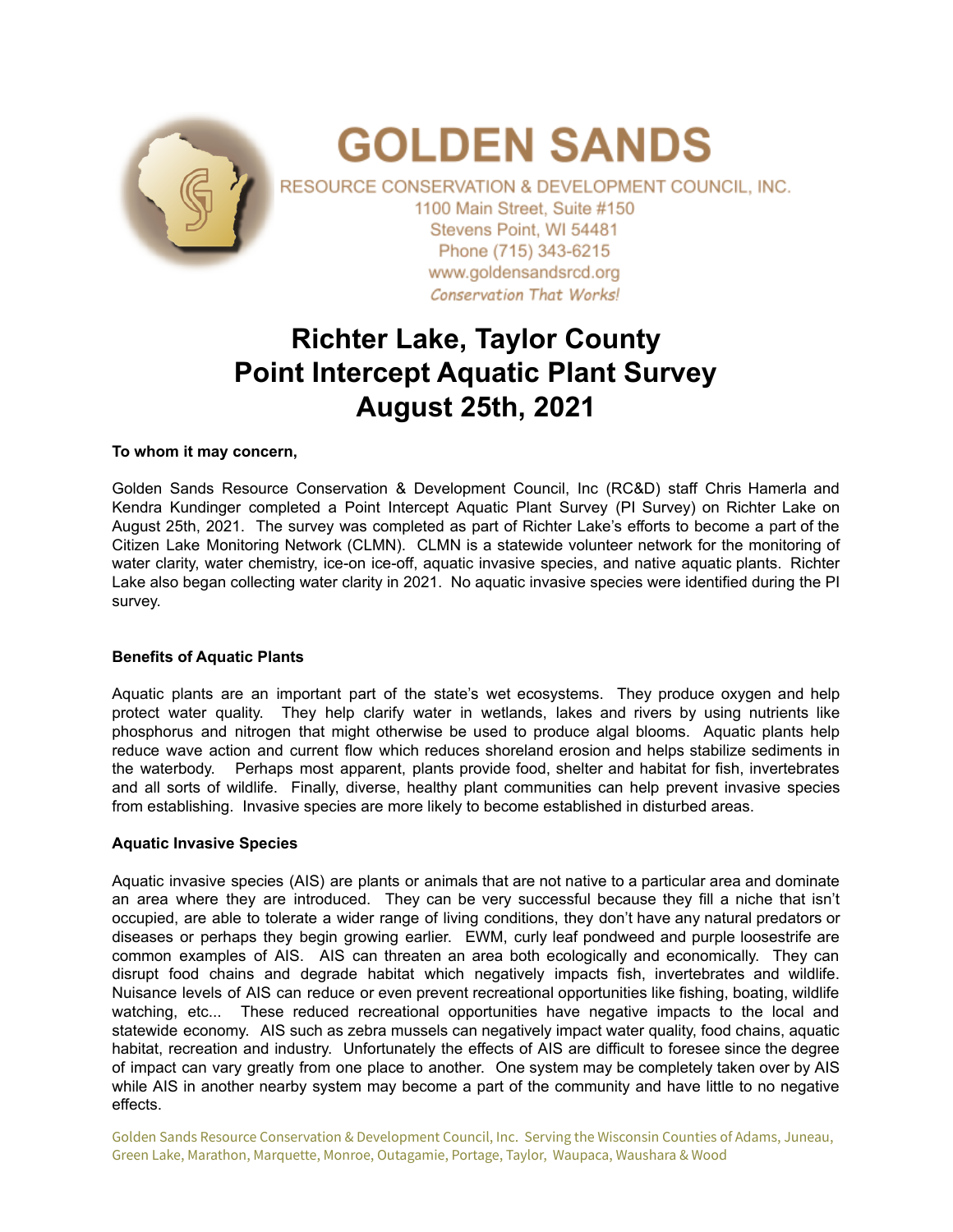#### **Point Intercept Aquatic Plant Surveys**



Point intercept (PI) surveys are completed by traveling to predetermined GPS points across the lake. Each PI lake map is based on the area and depth specific to that lake. The maps with GPS coordinates are obtained through the WDNR. Richter Lake contains 211 sample points. Using a GPS, staff traveled by kayak to each of the GPS points. At each point a two-sided rake was used to sample roughly a one foot area of the lake bottom. Sediment type (sand, rock or muck), water depth in half foot increments and the aquatic plant community was recorded. Once the rake is brought to the surface the amount of plant material on the rake is assessed and recorded. The overall fullness of plants on the rake is rated a one, two or three (see illustration to the left). Then the individual species are ranked using a one, two or three. All data is recorded on the PI worksheet. Plants seen within six feet of the sample point are recorded as a "visual". (Figure 1 shows map with survey points

and EWM locations.) Other plants seen on the lake are recorded as a "boat survey". To learn more about PI sampling methods and how data is collected please visit:

<http://www.uwsp.edu/cnr-ap/UWEXLakes/Documents/ecology/Aquatic%20Plants/PL-Protocol-2010.pdf>

*Frequency of of occurrence* is the percentage of time a species is found out of the total number of points sampled. Not all sample points are capable of supporting plant growth. *Littoral frequency of occurrence* is how often a species is found out of the total number of points that support plant growth. (Shown in Table 1) The deepest depth where plant growth is found is called *maximum depth of plant growth*. *Species richness* is the the total number of different species found on the rake while sampling points. *Floristic Quality Index (FQI)* is the ranking of the plants in the lake that compares to an undisturbed lake. The higher the FQI the closer the plant community is to that of an undisturbed system. Approximately 250 lakes across Wisconsin are used to calculate the statewide and ecoregion averages for comparison. Table 2 summarizes the lake's littoral frequency of occurrence, maximum depth of plant growth, species richness and FQI.

It should be noted that plant species may differ from year to year on the following Table 1. GPS coordinates are accurate only within twenty feet and plant communities can shift. Table 1 represents only those species which were detected on the rake during the survey.

#### Table 1: **Species Present**

% Littoral frequency of occurrence: This is calculated by taking the total number of times a species is recorded divided by the total number of points in the lake where plant growth is possible.

\* means <sup>a</sup> non-native species, potentially invasive.

| <b>Common Name</b> | <b>Scientific Name</b> | Plant type: floating leaf,<br>free floating, submergent,<br>emergent | % Littoral<br><b>Frequency of</b><br><b>Occurrence</b> |
|--------------------|------------------------|----------------------------------------------------------------------|--------------------------------------------------------|
| Coontail           | Ceratophyllum demersum | submergent                                                           | 2.08                                                   |
| Marsh cinquefoil   | Comarum palustre       | emergent                                                             | 2.08                                                   |
| Needle spikerush   | Eleocharis acicularis  | emergent                                                             | 2.08                                                   |
| Creeping spikerush | Eleocharis palustris   | emergent                                                             | Visual                                                 |
| Common waterweed   | Elodea canadensis      | submergent                                                           | 4.17                                                   |
| Water horsetail    | Equisetum fluviatile   | emergent                                                             | Visual                                                 |

Golden Sands Resource Conservation & Development Council, Inc. Serving the Wisconsin Counties of Adams, Juneau, Green Lake, Marathon, Marquette, Monroe, Outagamie, Portage, Taylor, Waupaca, Waushara & Wood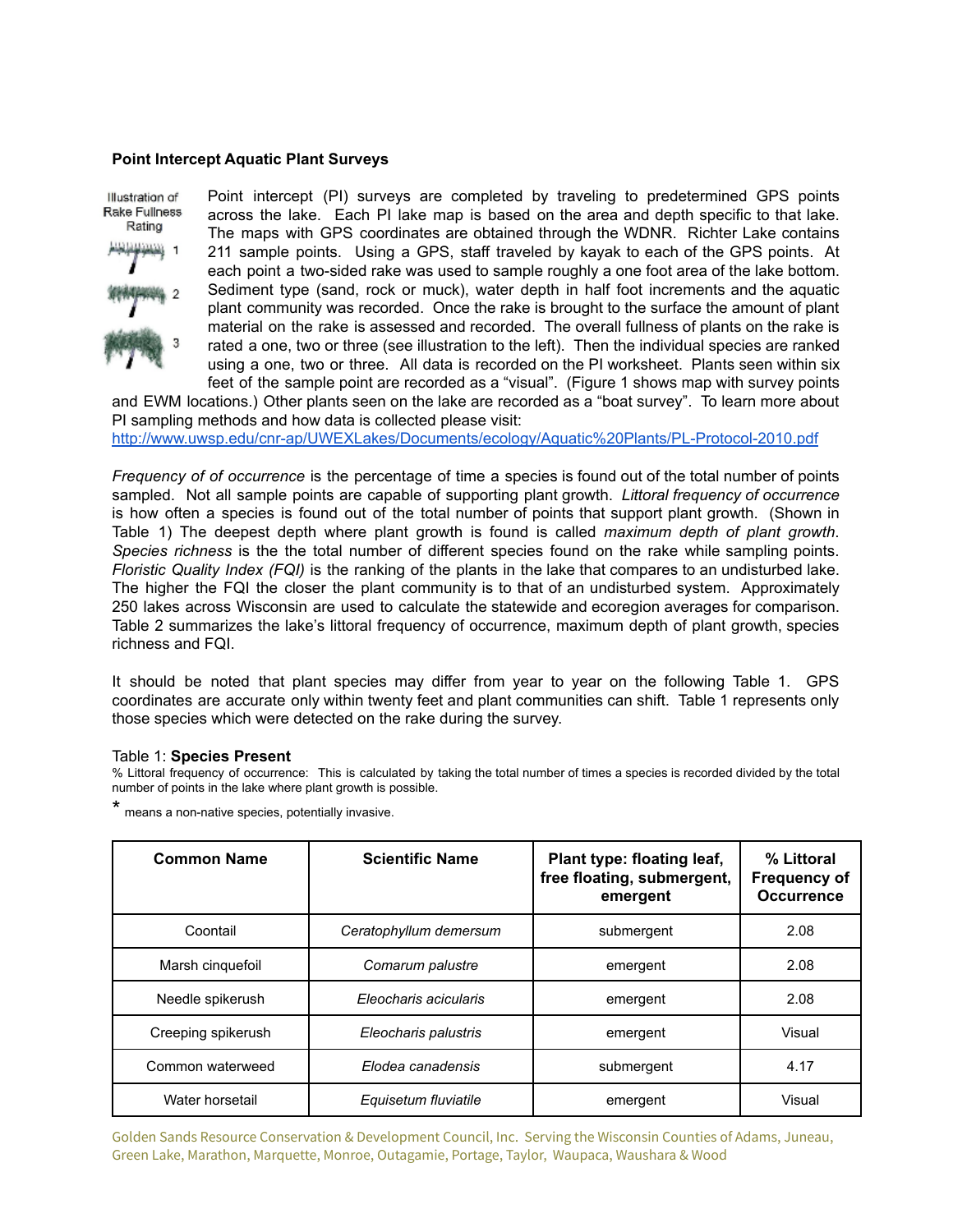| Small duckweed         | Lemna minor             | free floating           | Visual |  |
|------------------------|-------------------------|-------------------------|--------|--|
| Spatterdock            | Nuphar variegata        | floating leaf           | Visual |  |
| White water lily       | Nymphaea odorata        | floating leaf           | 33.33  |  |
| Large-leaf pondweed    | Potamogeton amplifolius | submergent              | 14.58  |  |
| Small pondweed         | Potamogeton pusillus    | submergent              | 4.17   |  |
| Fern pondweed          | Potamogeton robbinsii   | submergent              | 70.83  |  |
| Grass-leaved arrowhead | Sagittaria graminea     | emergent                | Visual |  |
| Common arrowhead       | Sagittaria latifolia    | emergent                |        |  |
| Cattail                | Typha sp.               | emergent                | Visual |  |
| Common bladderwort     | Utricularia vulgaris    | free floating           | Visual |  |
| Filamentous algae      |                         | free floating           | 2.08   |  |
| Slender riccia         | Riccia fluitans         | Visual<br>free floating |        |  |

## Table 2: **Lake Survey Summary**

|                                      | <b>Richter</b><br>Lake | <b>Statewide Average</b> | <b>North Central Hardwoods</b><br><b>Forests Ecoregion Average</b> |
|--------------------------------------|------------------------|--------------------------|--------------------------------------------------------------------|
| Littoral Frequency of Occurrence (%) | 79.17                  | 74.3                     | 76.0                                                               |
| Maximum Depth of Plant Growth        | 11.5                   | 15.3                     | 15.9                                                               |
| <b>Species Richness</b>              | 8                      | 16.8                     | 16.2                                                               |
| Floristic Quality Index (FQI)        | 14.7                   | 24.1                     | 23.3                                                               |